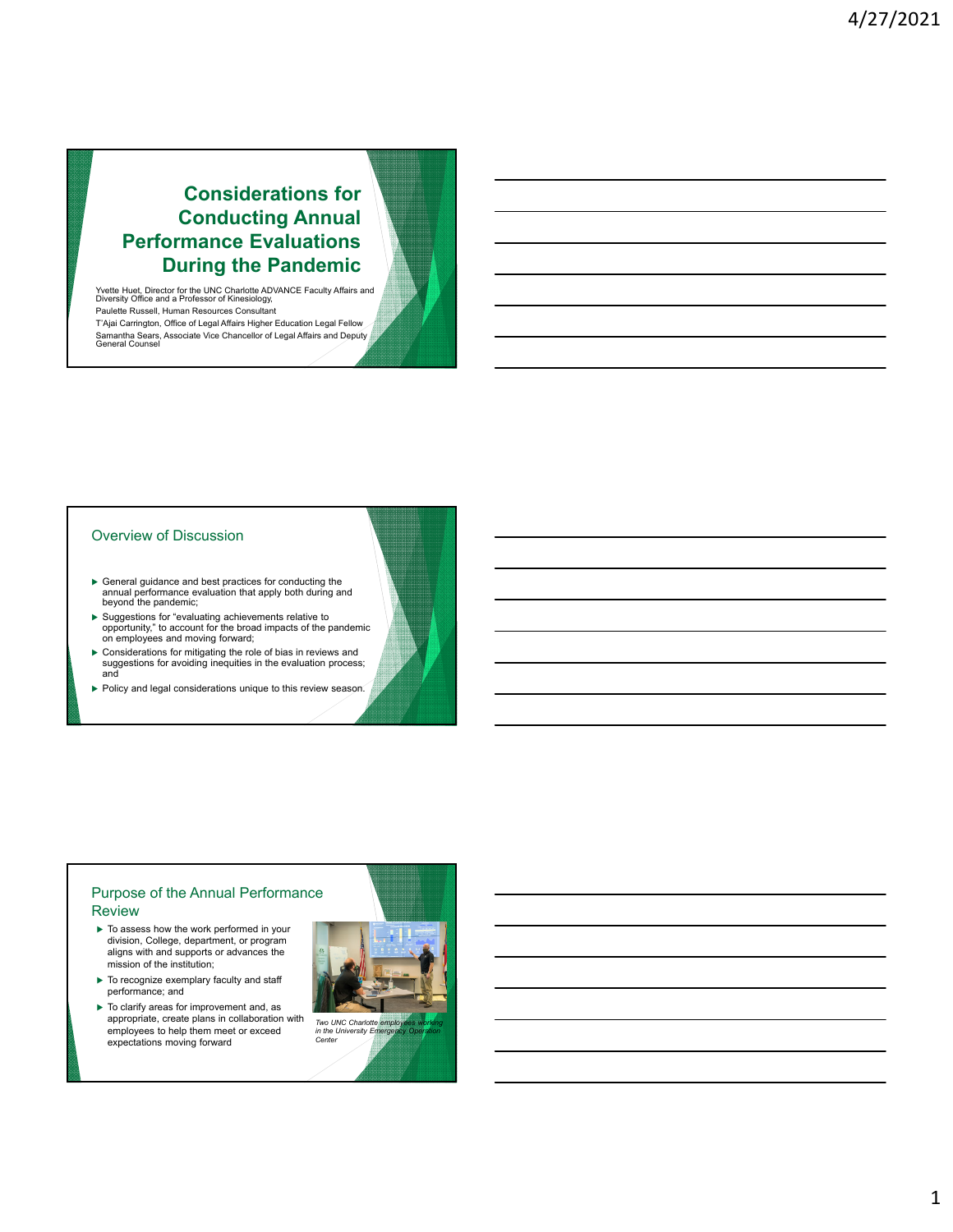## General Guidance for Conducting Performance Reviews

- ► Encourage direct reports to provide a self-assessment, to ensure you are a aware of their perspective on their performance prior to initiating or finalizing your review;
- ▶ Challenge yourself to reflect on the employee's performance for the entire review period;
- Align feedback and ratings with the criteria under review, unless shifting workplace dynamics made the criteria unmanageable or more difficult to satisfy;
- Avoid broad generalizations and provide specific examples of how the employee demonstrated competencies or commitment to the specific objectives under review, to support your rating.

## From Academic Affairs:

- Expectations for performance in each of the areas of evaluation<br>consistent with the mission of the institution, college, department<br>and program must be clearly written and discussed with the faculty<br>member at the time of
- The role of peers in the annual review process should be clearly defined in the statement of criteria and procedures established by each department and college.
- Information to be provided by the faculty member as part of the review process must be clearly defined.
- Fine written evaluation prepared by the department chair should<br>not clearly and specifically address strengths and weaknesses in the<br>preformance of the faculty member, providing for a clean plan and<br>timedable for improvem



#### From HR Guidance for Staff Reviews:

Fine SHRA Performance Appraisal Policy is the policy of The University of The The Theorem that (1) identifies performance appraisal system that (1) dentifies performance goals necessary to achieve the University's these g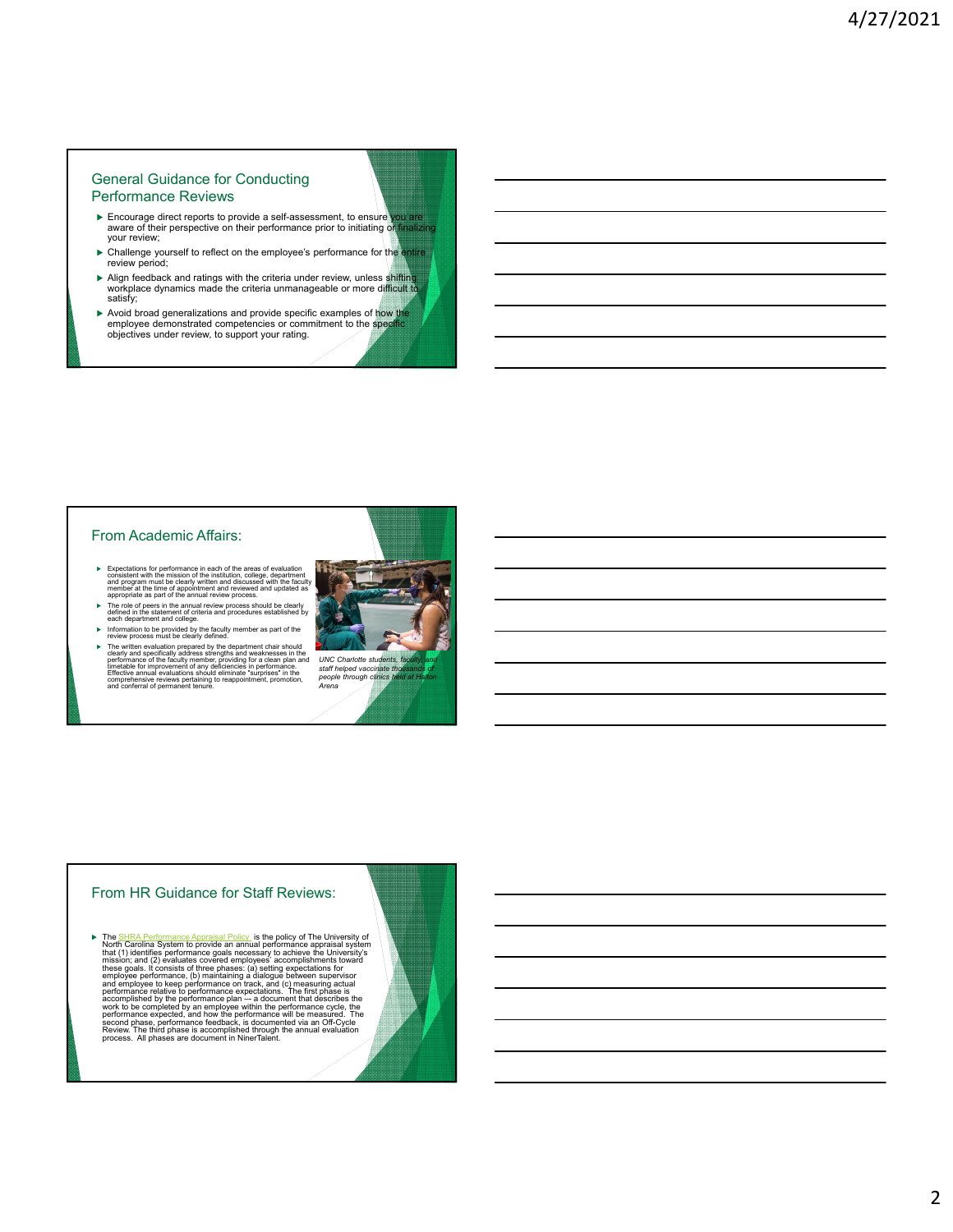# Inject Some Empathy Into the Review

- Be mindful of the difficulty some employees faced, trying to manage both home life and work-life, including potentially increased child or elder care demands, unexpected financial burdens, decreased productivity due to distractions or home office inadequacies, or emotional stress.
- Be particularly mindful of those who have actually suffered personally from the pandemic for example in the form of physical illness, symptoms, or caring for a family member who has the virus.
- $\blacktriangleright$  Seek ways, in the review, to recognize the resilence of employees as they facilitated front-line essential work that continued as others transitioned to remote status or to recognize those who transitioned from in

#### Evaluating Achievements Relative to **Opportunity**

- ► Encourage employees to address how the pandemic impacted<br>their ability to achieve objectives set a year ago, before we knew<br>the direction of the pandemic;<br>► Sulf: Self-Evaluations in NinerTalent<br>► Faculty: Personal Stat
	-
- If former criteria have little to no application in the current review period, consider whether or how employees pivoted to address the challenges presented;
- ► Recognize increased demands of shifting work responsibilities.<br>
⇒ This is a positive acknowledgement of what a staff member<br>
them and has achieved given the opportunities available to<br>
them and results in a more calibr
- It is not about providing "special consideration" or expecting lesser On April 21, 2021, Ninerthon hosted their<br>standards of performance.



## Countering Bias in the Review Process

- Ensure you are utilizing clear, operationalized criteria
- Pay careful attention to relevant factors
- Allow yourself ample time for conducting the assessment
- Consider utilizing implicit bias tools, so you are mor aware of the role of implicit bias in your decision-making: https://implicit.harvard.edu/implicit/takeatest.html
- Challenge your assumptions and review your decisions and those of your colleagues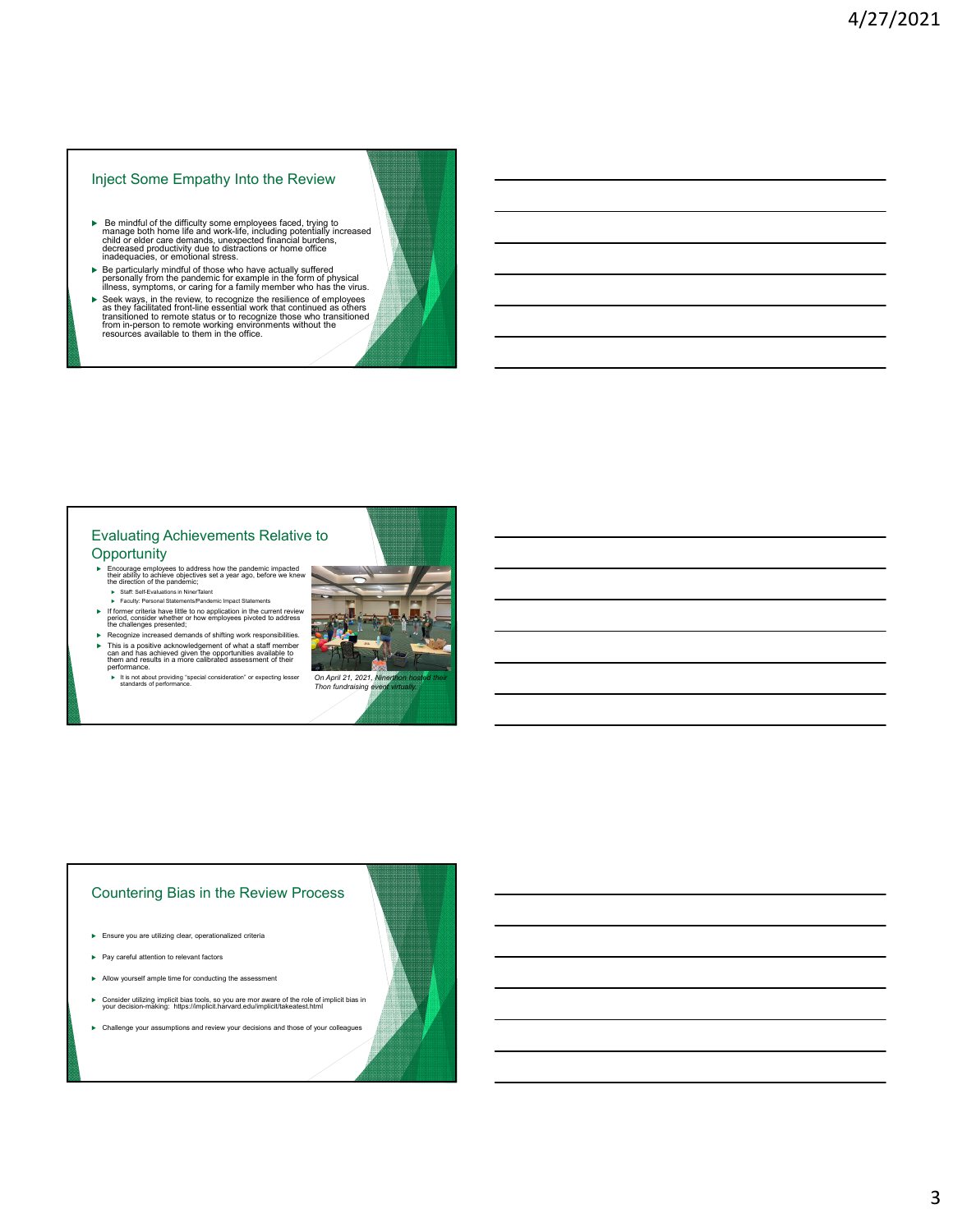# Key Policy and Legal Considerations this Review Season

- ▶ Nondiscrmination Law and Policy
- Ex. Caregiver status as pretext for discrimination In 2007, the EEOC published guidance on unlawful disparate treatment of workers with caregiving responsibilities
- $\blacktriangleright$  While federal EEO laws do not explicitly prohibit discrimination against<br>caregivers as a protected class, there may be circumstances in which<br>discrimination against caregivers might otherwise constitute unlawful<br>d
- $\blacktriangleright$  Ex. Disparate treatment of workers with: caregiving responsibilities based<br>on sex, caregiving responsibilities for an individual with a disability,<br>harassment resulting in a hostile work environment for a worker w

# Key Policy and Legal Considerations this Review Season (cont.)

- Expansion of Protected Federal Leave
	- ► Families First Coronavirus Response Act (FFCRA) afforded workers paid<br>sick and expanded family and medical leave opportunities related to<br>COVID-19 FFCRA leave benefits expired 12/31/2020
	- Accordingly, workers are afforded protection from retaliation for their utilization of this leave
- 
- The University has also implemented COVID-19 Paid Administrative Leave (PAL)
- $\blacktriangleright$  Avoid retaliation for authorized leave by considering any leave an employee may have impacted the employee's ability to achieve certain goals

## Key Policy and Legal Considerations this Review Season (cont.)

- Employees generally have a right to object to and request removal of misinformation in their personnel files
- $\blacktriangleright$  Right to file a rebuttal for inclusion in the personnel file.
- ▶ Take the circumstances surrounding COVID-19 into consideration when completing evaluations, as this could be a valid basis for an employee to object to their evaluation or file a rebuttal, as information that would be contained in their personnel file